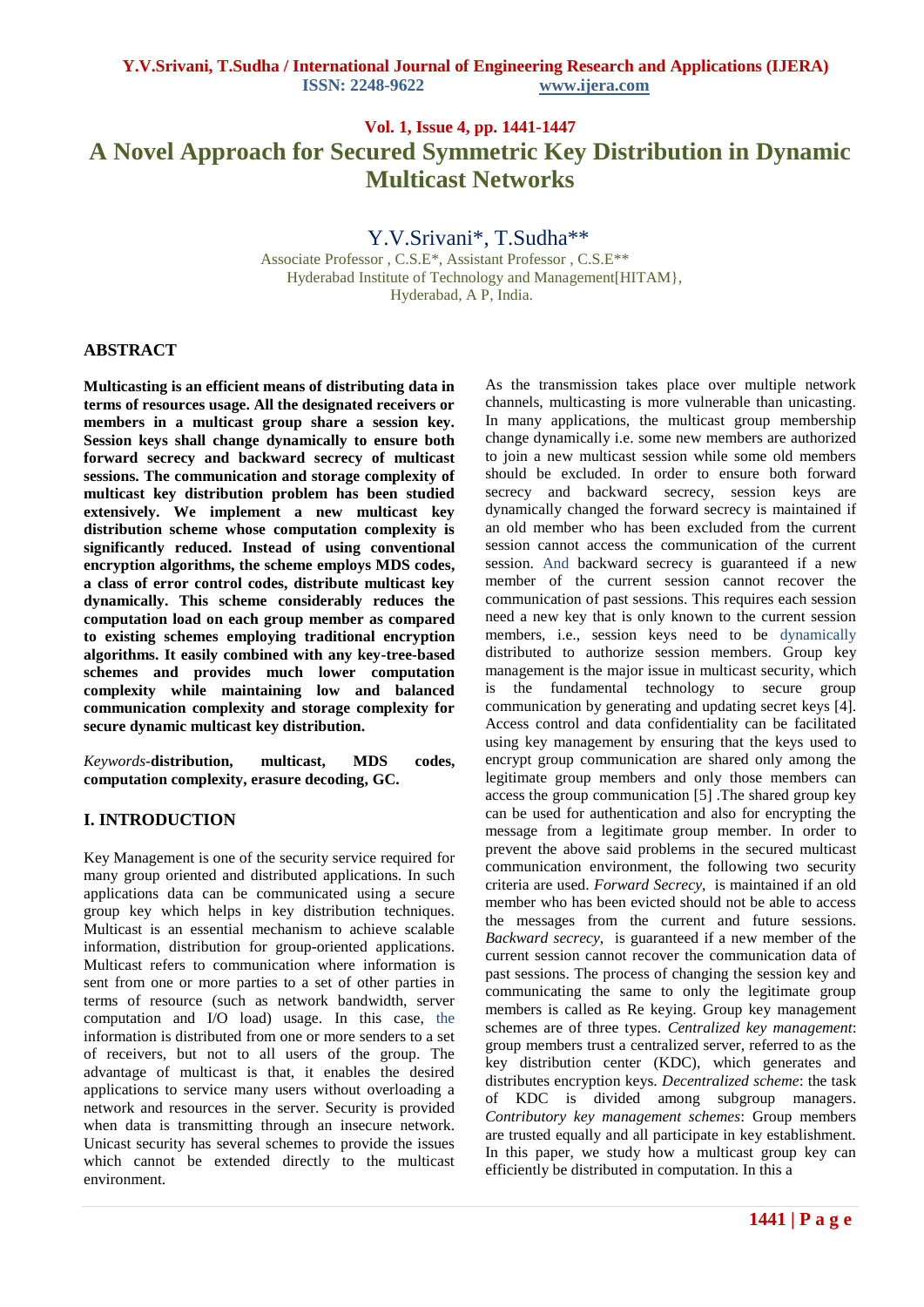# **Vol. 1, Issue 4, pp. 1441-1447**

centralized key management model is used where session keys are issued and distributed by a central group controller (GC), as it has much less communication complexity, when compared to distributed key exchange protocols[4]. The group controller uses the communication, computation and storage resources for distributing the session key to the group members. The main problem here is how the resources can be used to distribute the session key, which is referred to as group key distribution problem. There are two approaches that are generally used for distributing the session key to the group of n members. The first approach is that the group controller GC shares an individual key with each group member. This key is used to encrypt a new group session key. The second approach is that the group controller shares an individual key with each subset of the group, which can then be used to multicast a session key to a designated and Subset of group members. This approach has less communication, computation and storage complexity when compared to the other approach.

 A multicast group with large number of members uses the key-tree-based approach. In this approach it decomposes a large group into multiple layers of subgroups with smaller sizes. Using this approach the communication complexity is much reduced, but the storage and computation complexity is increased. In this paper, the main aim is to reduce the rekeying cost. A new novel approach for computation efficient rekeying for multicast key distribution is introduced[4][5][14], which reduces the rekeying cost by employing a hybrid group key management scheme .It also maintains the same security level without increasing the communication and storage complexity. In this scheme, session keys are encoded using error control codes. In general encoding and decoding uses error control code to reduce the computation complexity. Thus, the computational complexity of key distribution can be significantly reduced.

## **1.1 Proposed System**

For a time sensitive applications membership change occurs very frequently. In such environment the group controller only communicates the new session keys to the only existing members of the group. Efficient key distribution is an important problem for secure group communications. The communication and storage complexity of multicast key distribution problem has been studied extensively. The scheme employs MDS (Maximum Distance Separable) codes [3], a class of error control codes, to distribute multicast key dynamically. This scheme drastically reduces the computation load of each group member compared to existing schemes employing traditional encryption algorithms. Such a scheme is desirable for many wireless applications where portable devices or sensors need to reduce their computation as much as possible due to battery power limitations. This ensures easy combination with any key-tree-based schemes and also provides much lower computation complexity

while maintaining low and balanced communication complexity and storage complexity for secure dynamic multicast key distribution [10].

#### **Advantages of the Proposed System:**

The group controller responsibilities are shared by the Group control intermediate such as Re keying process and scalability of the group process. Use the Identity tree based structure:

1. The group members are not affected by the key generation process when they are willing to communicate with any other group members.

2. The Centralized key server used for key generation process and the KGC is also act as a Router for group to group communication.

3. The Re keying process is done only to the particular group members not to the entire group members.

# **II**. **BASIC SCHEME (KDC with MDS CODES)**

# **MDS codes**

Block codes that achieve equality in Singleton bound are called **MDS (maximum distance separable) codes**. Examples of such codes include codes that have only one codeword (minimum distance n), codes that use the whole of  $(F_q)^n$ (minimum distance 1). Maximum Distance Separable (MDS) codes are a class of error control codes. that meet the Singleton bound [13, chapter 11]. Letting  $GF(q)$  be a finite field with q elements [13], an  $(n; k)$ (block) error control code is then a mapping from  $GF(a)$ k to GF(q)n : E(m) ¼ c, where m ¼ m1m2  $_{-\, -}$  mk is the original message block, c  $\frac{1}{4}$  c1c2  $\frac{1}{2}$  cn is its code word block, and  $E(.)$  is an encoding function, with  $k$  \_ n. If a decoding function  $D($ ) exists such that  $D(cilci2$   $_{z}$   $_{z}$   $_{z}$  cik; i1; i2;  $\frac{1}{2}$   $=$   $\frac{1}{2}$ ; ik) ¼ m for 1  $\frac{1}{2}$  ij  $\frac{1}{2}$  n and 1  $\frac{1}{2}$   $\frac{1}{2}$  k, then this code is called an (n; k) MDS code[3]. For an (n; k) MDS code, the k original message symbols can be recovered from any k symbols of its code word block. The process of recovering the k message symbol is called erasure decoding. All the symbols are defined over  $GF(q)$ , and usually, q ¼ 2m. The well-known Reed-Solomon (RS) codes [4] are a class of widely usedMDScodes. Notably, the RS codes and other MDS codes [8] can be used to construct secret-sharing and threshold schemes [5] [7].

## **2.1 MDS Code Algorithm**

MDS consists of three phases:

1) The initialization of the GC

2) The join of a new member

3) The re-keying procedure whenever a group member leaves.

**Step 1**: The initialization of the GC, Initially GC constructs a codeword C using MDS, C is over a finite space GF(q)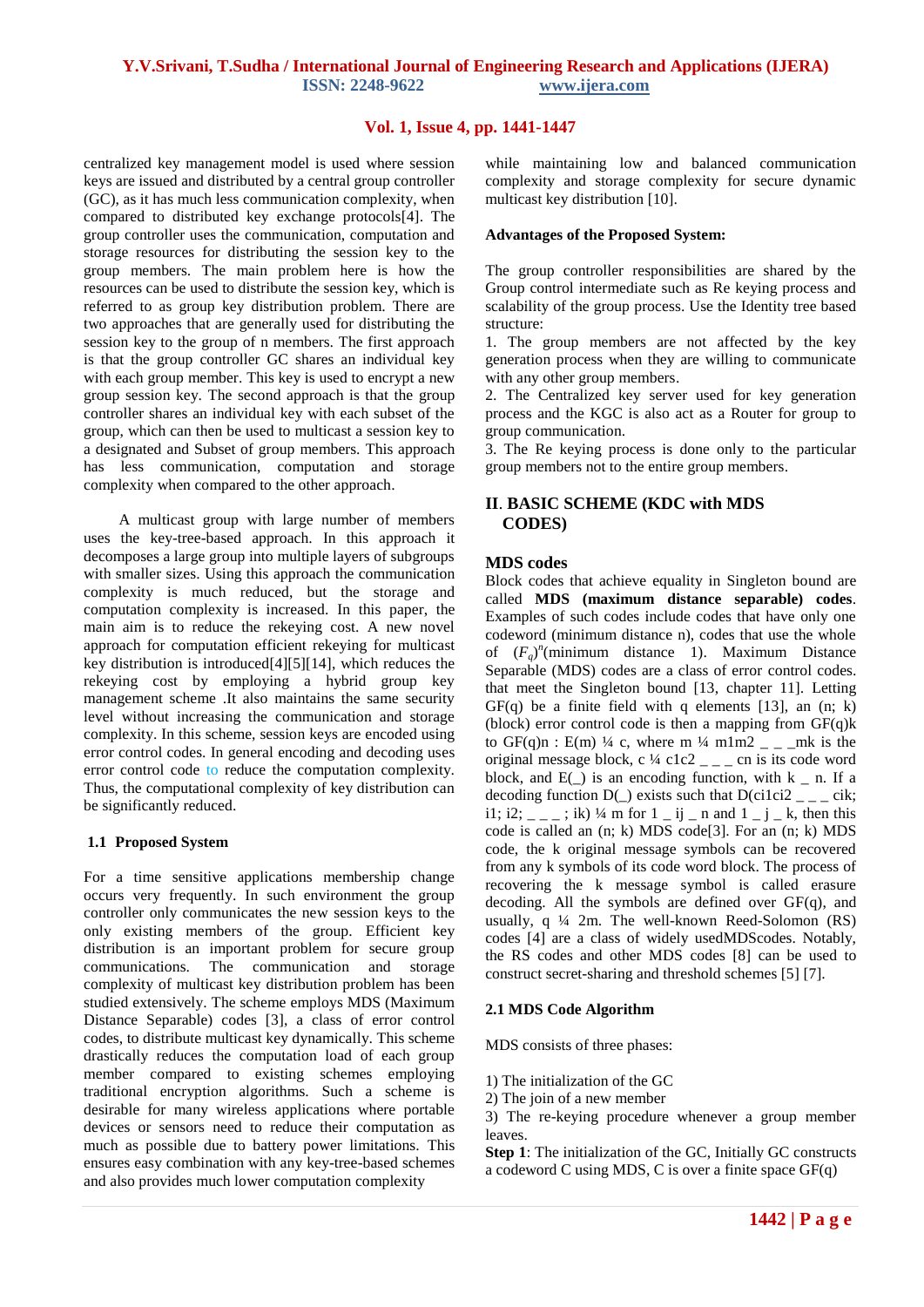# **Vol. 1, Issue 4, pp. 1441-1447**

**Step 2**: One way Hash function H (.)[12], domain of H(.) is GF.

**Step 3:** Property of H(.) is  $H(x)=v$ , it is impossible to derive X from y.

**Step 4**: The joining of a new member: For a member I,

Then GC sends (ii; si) as a unicast message.

**Step 5**:  $J = +ve$  integer  $i = k$ .

**Step 6**: Si= random seed element.

**Step 7**: The re-keying procedure whenever a group

member leaves Select r from space f, r should not be used already to generate the group key**.** For every

member j GC constructs an element Cj in GF(q).

**Step 8**: Cj=H(Si+r).

Step 9: Member j every 'n' members in the group calculate these own codeword C1 C2………..Cn.

# **III. KEY GENERATION AND DISTRIBUTION FRAMEWORK**

#### **3.1 Key Generation**

#### **Private Key**

The Private Key is generated using MDS code. The GC sends his number of group members to the KGC (Key Generation Center). The keys are generated by the KGC and submitted to the GC.

#### **Session Key**

In session key generation, initially sixteen decimal digits are generated by using random number generation method .Then each decimal digit is splited and compared with pre determined binary format. In DES algorithm the 64 bits session key is considered as a message file and generated user's private key is considered as a key file. DES algorithm encrypts the session key by using user's private key and transmitted to the appropriate users.

## **Join operation**



Fig 1: join operation

#### **Join Request**

A Network node issues a request to GC to join the group. The GC checks whether the request is from an

authenticated member or not. If yes the GC accepts the request. Then the node communicates its session key through some secure channel as shown in figure 1.

### **Find join position**

The GC group controller maintains a tree structure and the tree structure is the logical arrangement of members. The GC (Group controller) traverses the tree structure and finds a position for the new member. The GC inserts the member details in this new position, which is a leaf node.

#### **Generate keys**

From the new position onwards the GC generates the new key(s) along the path to root. The new keys are used to replace the old keys of the auxiliary nodes. Update tree structure Old keys are replaced by their corresponding new keys. Hence forth newly generated keys are used for future communication. This operation provides backward secrecy i.e. it prevents the newly joined member from accessing the previously communicated data.

#### **Distribute keys**

A packet is constructed, which consists of newly generated key(s). This packet is encrypted using the old key known by a member or sub-group of members.

## **User-oriented re-keying**

In the user-oriented re keying, the GC constructs each re keying message. Rekey message contains the encrypted form of session key. So that they contain exactly all the messages that some user or a group of users need.

## **Key-oriented re-keying**

Key-oriented strategy emphasizes that each new key should be packed into a separate message and distributed to the holders

## **Leave operation**



Figure 2: leave operation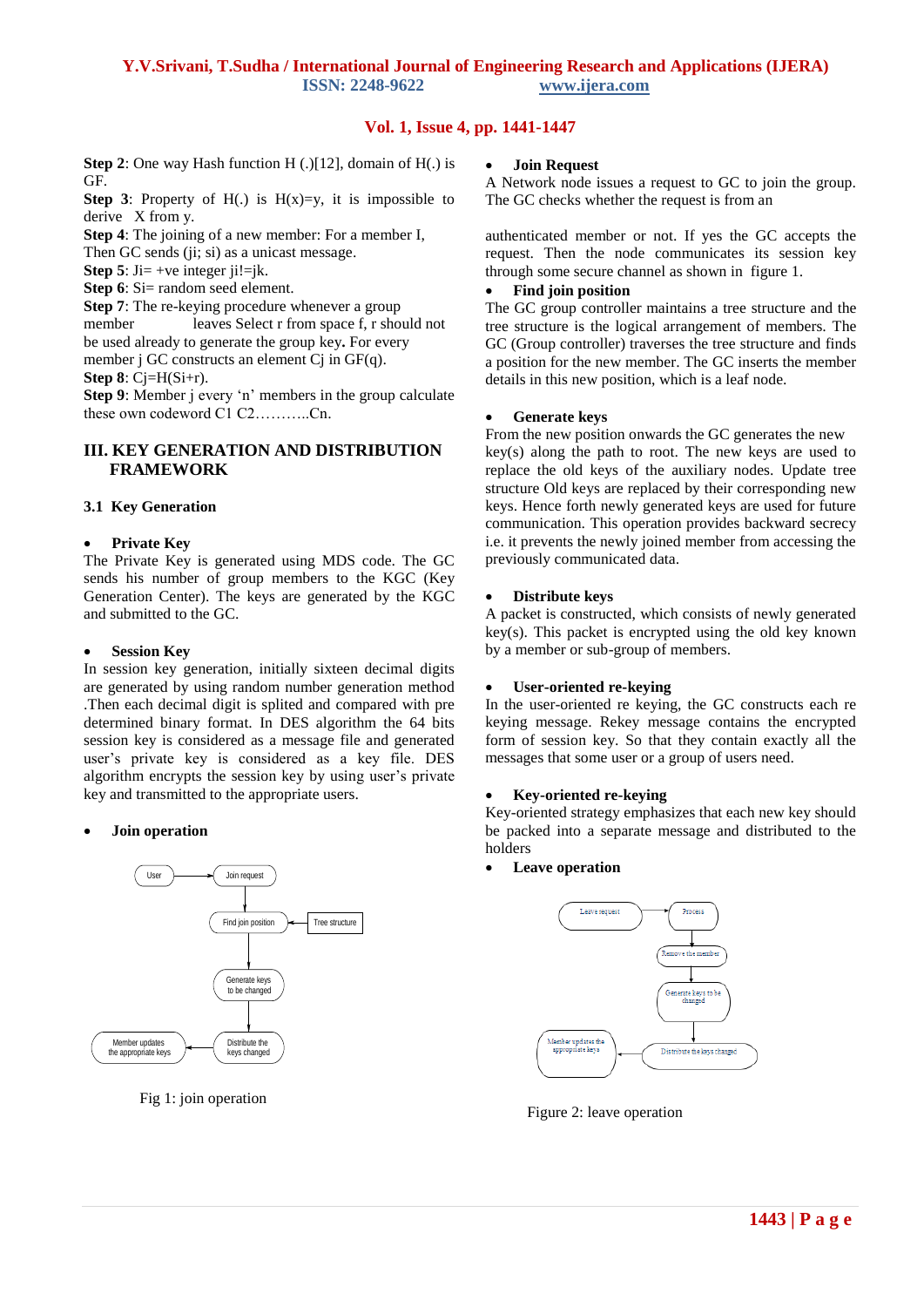# **Vol. 1, Issue 4, pp. 1441-1447**

#### **Leave Request**

The member issues a request to leave the group as shown in figure 2 .

#### **Process Request**

The GC checks whether the request is from an existing member, if so the GC accepts the request as shown in figure 2.

#### **Find leave position**

The GC traverses the tree structure and finds the leaving position of the member. The GC then deletes the member details and removes the node from tree structure.

#### **Generate keys**

From the leaving position onwards the GC generates the new key(s) along the path to root. Old keys are replaced by their corresponding new keys. Hence forth newly generated keys are used for future communication. This operation provides forward secrecy, i.e. it prevents the left member from accessing the data sent in future communication.

#### **Distribute keys**

A packet is constructed, which consists of newly generated key(s). This packet is encrypted using the old key known by a member or sub-group of members. These new keys help the members to decrypt the messages sent in future communication.

#### **Member updates keys**

After receiving the message, the member updates the appropriate set of keys.

#### **User-oriented re-keying**

In the user-oriented re keying, the group controller constructs each re keying message [14]. Rekey message contains the encrypted form of session key, So that they contain exactly all the messages that some user or a group of users need.

#### **Key-oriented re-keying**

Key-oriented strategy emphasizes that each new key should be packed into a separate message and distributed to the holders.

#### **3.2 Message Transmission**

Multicasting is a process of sending a message to a selected group. Internet applications, such as online games, newscast, stock quotes, multiparty conferences, and military communications can benefit from secure multicast communications [10]. In most of these applications, users typically receive identical information from a single or multiple senders. Hence, grouping these users into a single multicast group and providing a common session encryption key to all of them will reduce the number of message units to be encrypted by the senders. Various types of data communication are broadcast, Multicast, group communication.



Figure 3: Transmission of the message M through 4 pointto-point connections.

Above figure 3 shows the transmission of message m to four point to point connections. Here node number 1 is the service provider. Nodes 2,3,4,5 are the receiving nodes. 2,3,4,5 Nodes are receiving the same message.

#### **Group communication**

For group communications, the server distributes to each member a group key to be shared by all members [10]**.**  The GC distributing the group key securely to all members requires messages encrypted with individual keys as shown in [figure 4]. Each such message may be sent separately via unicast. Alternatively, the messages may be sent as a combined message to all group members via multicast. Either way, there is a communication cost proportional to group size (measured in terms of the number of messages or the size of the combined message). Observe that for a point-to-point session, the costs of session establishment and key distribution are incurred just once, at the beginning of the session. On the other hand, group session may persist for a relatively long time with members joining and leaving the session. Consequently, the group key should be changed frequently. To achieve a high level of security, the group key should be changed after every join and leave so that a former group member has no access to current communications and a new member has no access to previous communications.



Figure 4: Group Communication

#### **3.3 Cryptography**

**C**ryptography is the process of protecting information by transforming it into an unreadable format called cipher text. Only those who possess a secret key can decrypt the message into text. Encryption is the process of conversion of original data (called plain text) into unintelligible form by means of reversible translation i.e. based on translation table or algorithm, which is also called enciphering. Decryption is the process of translation of encrypted text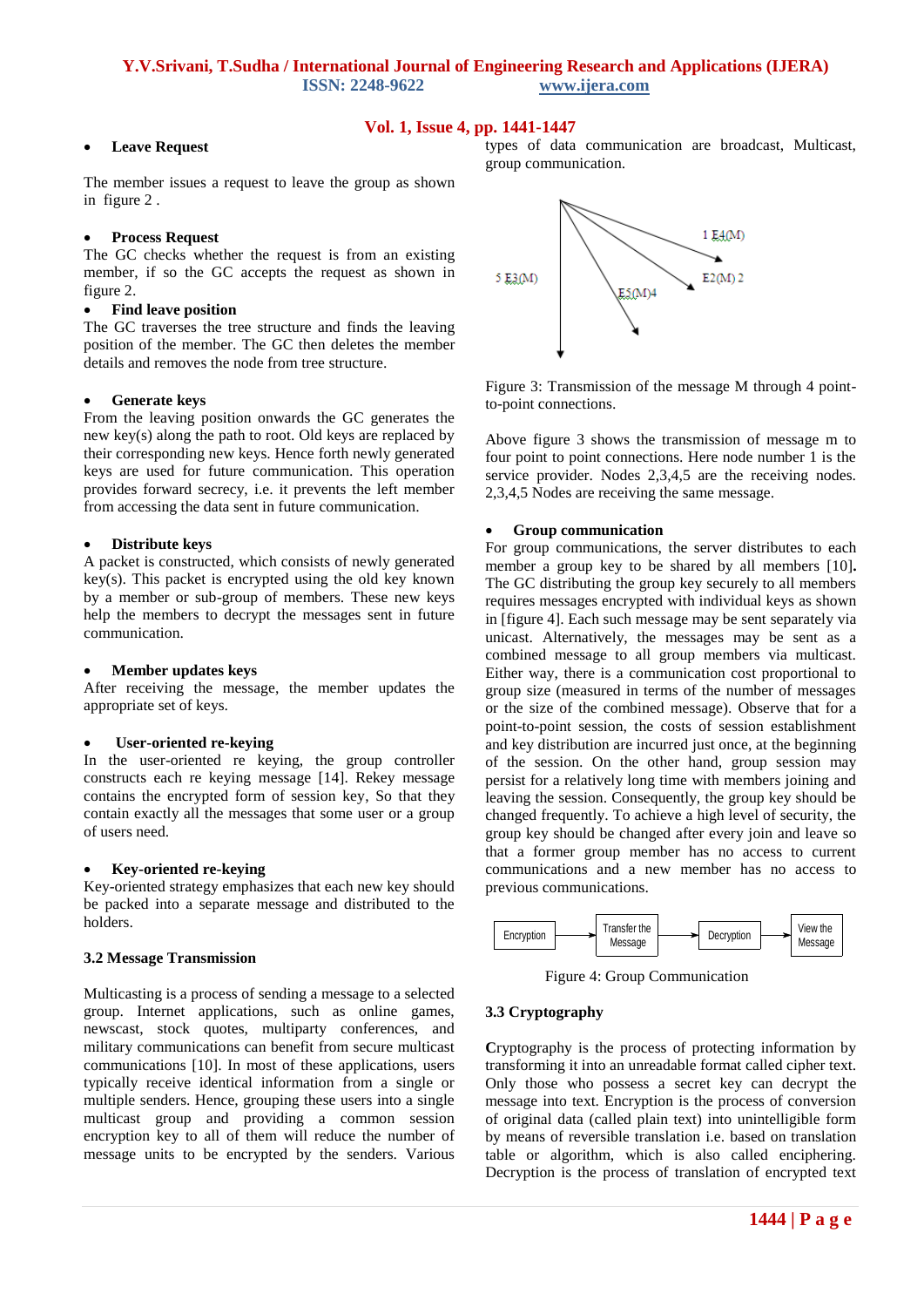# **Vol. 1, Issue 4, pp. 1441-1447**

(called cipher text) into original data (called plain text), which is also called deciphering. Cryptography plays a

major role in the security aspects of multicasting. For example, consider stock data distribution group, which distributes stock information to a set of users around the world. It is obvious that only those who have subscribed to the service should get the stock data information. But the set of users is not static. New customers joining the group should receive information immediately but should not receive the information that was released prior to their joining. Similarly, if customers leave the group, they should not receive any further information.

#### **3.4 Authentication**

The Login Module is used for the newly joined users to send a request to the Group Controller and it is used for to retrieve the Private keys after the Group Controller assign keys to the new users as shown in [figure 5]. The user login the group to enter the user Id and Private Key. If the user Id and private key is correct means the user view the inbox and outbox message otherwise to display the message box "Enter the correct Password".



Figure 5: Authentication

**System Flow Diagram**



Figure 6: system Flow Diagram

# **IV. COMPARISON WITH TRADITIONAL CRYPTOGRAPHIC SCHEMES**

To evaluate the proposed scheme, a multicast key distribution scheme is implemented to disseminate 128-bit session keys among a 3-ary balanced key tree. The proposed schemes compared with traditional cryptographic

schemes. As the communication and storage complexity are the same among all the schemes, it suffices to simply

compare the computation complexity. The comparison considers the following scenario, where each threemember group has one member that departs. These departures are not constrained to happen at the same time, but un practice, they might tend to be close. For example at the end of one movie broadcast etc.This makes a batch proceed possible, which means that all remaining members could be rekeyed at once. Before reporting the experimental result, it is worth pointing out that any oneway hash function [112] used in the proposed scheme can be simplified from general-sense hash function implementations. For instance, we use the MD5 algorithm [9] as an exemplary hash function in our evaluation. Which produces a 128-bit hash output from any arbitrary length input? A general MDS input input consists of three components:1)input data 2)padding bits, and 3)a final 64 bit field for length. In our case, as the input is always 128 bits, we can present the final length field to represent 128. Moreover, all the rest bits can be set to 0 and removed from MDS logic. This tends to make MDS algorithm more efficient. Obviously, the same method can be readily applied to other hash algorithms. For example, SHA-1 and SHA 256[9].The MDS algorithm is considered insufficient or using longer session key becomes necessary Experiments are conducted to compare the computation complexity of the proposed scheme with the conventional cryptographic schemes. The particular cryptographic algorithms compares in the experiments are CAST-128[14], IDEA [8], AES [1], and RC4 [9], All keys are set to be 128 bits. To make the comparison as fair as possible, we use the widely adopted and highly optimized softwarebased cryptography implementation, i.e., the Cryptography [6] package .We use the same optimization flags to compile both the cryptography package and our own optimized RS code implementation. We disable the hardware acceleration (SSE/SSE2) and tend not to compare under that scenario, simply because it is not ubiquitous over all platforms yet (for example, not available on mobile devices).

Table-1Computational Time Comparing To the RC4 (Multicast Group Size of 59,049)

| TIME(MS)      | <b>MDS</b> | AES | <b>IDEA</b> | CAST-<br>128 | RC4 |
|---------------|------------|-----|-------------|--------------|-----|
| GC            | 23         | 81  |             | 99           | 227 |
| <b>MEMBER</b> |            |     | ΩC          | າາ           |     |

The computation time of the key distribution is compared to conventional stream ciphers, as shown in Table 1, for a selected multicast group size. Notice that the computation times of both the GC and the member using the RC4 cipher are significantly larger than using other schemes. Even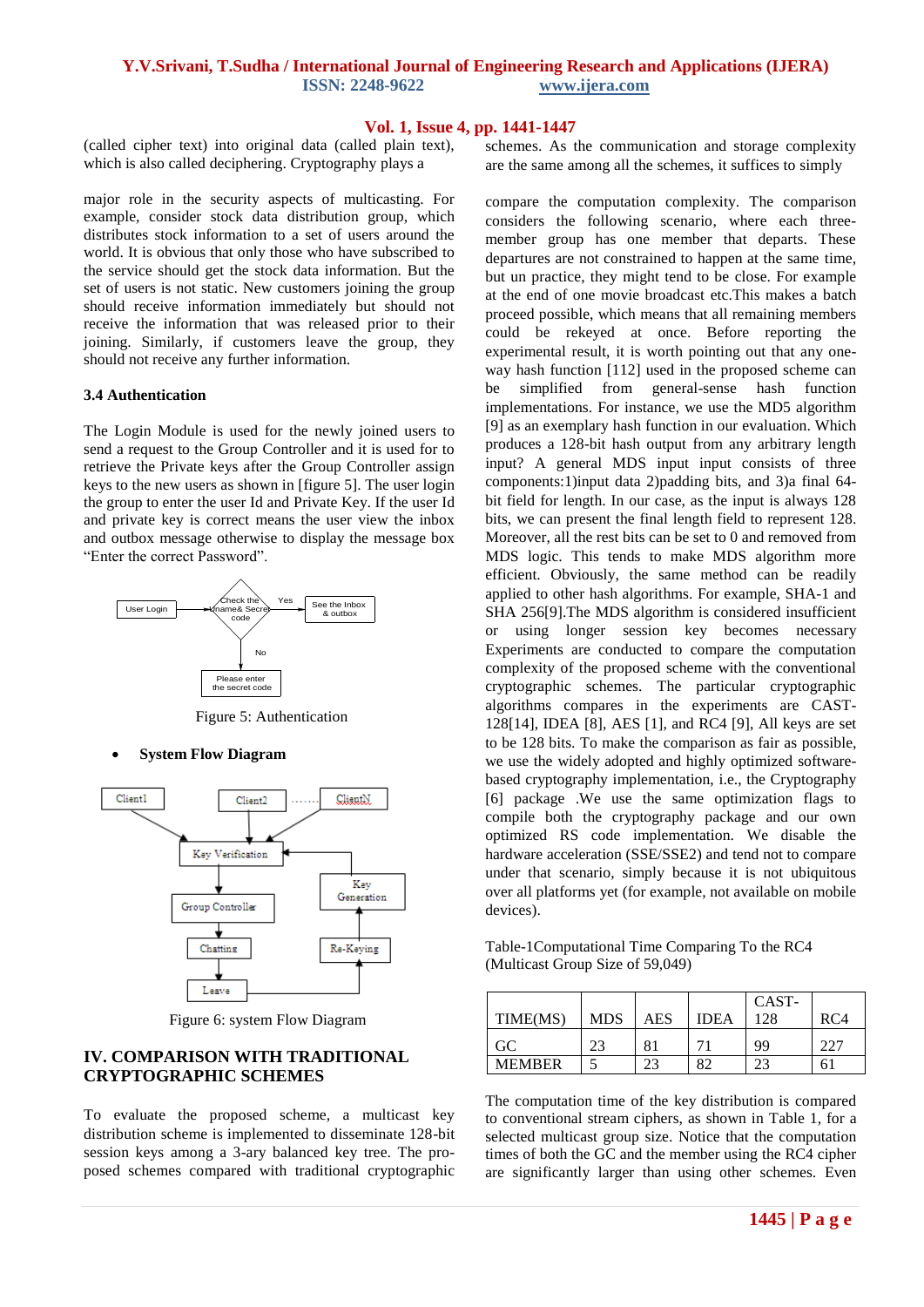# **Vol. 1, Issue 4, pp. 1441-1447**

though RC4 itself is a fast stream cipher, its key scheduling process has dominant effect in this particular scenario,

where only 128-bit data is encrypted/decrypted using any given key. Results under other multicast group sizes are similar, which are thus not duplicated here. Finally it is worth nothing that our basic scheme simply reduces computation complexity by replacing crypto-graphic encryption and decryption operations with more efficient encoding and decoding operations. It is orthogonal to any other schemes that use different rekeying protocols and procedures. This basic scheme can always be combined with any re-keying schemes that use cryptographic encryption and decryption operations. For example, this basic scheme can be readily adapted incorporate so the called one-way function tree scheme [6], where a different rekeying protocol on a key tree is used other than the traditional scheme, as described in Section 4, to further reduce the computation complexity. We leave this simple exercise to interested readers.

# **V. IMPLEMENTAION AND RESULTS**

A member can register under a particular group controller by selecting one of the groups as shown in [figure 5.1]. When the member selects the group new session key is created for that group. This session key is used to send a request to the group controller where in the group controller maintains all the details regarding all the members of that particular group in a database as shown in the [figure 5.2]. Whenever the request goes to the group controller the session key is going to the compare with the exercising session key available if the session key matches then the member joins the group and active rekeying process starts as shown in [figure 5.3].



Figure 5.1 Group Login Window



Figure 5.2 Send Request Window

| <b>Welcome Group Controler</b><br><b>Secure Net</b>                                |  |
|------------------------------------------------------------------------------------|--|
|                                                                                    |  |
|                                                                                    |  |
|                                                                                    |  |
| $\overline{\mathbf{X}}$<br>Input<br>Give the Neisber ID for to Jon<br>Ŧ.<br>GIUSBE |  |
| OK Cancel                                                                          |  |
| Inbox Outbox Compase Join Member Gene Member Foges Free Fign Out                   |  |
|                                                                                    |  |

Fig 5.3 Group Controller member join Window

Whenever the member leave the group the existing data base is going to be updated automatically updated to the system a new session key is generated so that a new member can join the group. The enter data base is maintained by the group controller. The GC is responsible for generating the session key every time whenever the group member joins or leaves the group as shown in [figure 5.4 and 5.5].



Figure 5.4 Group Controller member Leave Window



Figure 5.5 Keys Generated Window

## **VI. CONCLSION**

We have presented a dynamic multicast key distribution scheme using MDS codes. The computation complexity of key distribution is greatly reduced by employing only erasure decoding of MDS codes in-stead of more expensive encryption and decryption computations. Easily combined with key trees or other rekeying protocols that need encryption and decryption operations, this scheme provides